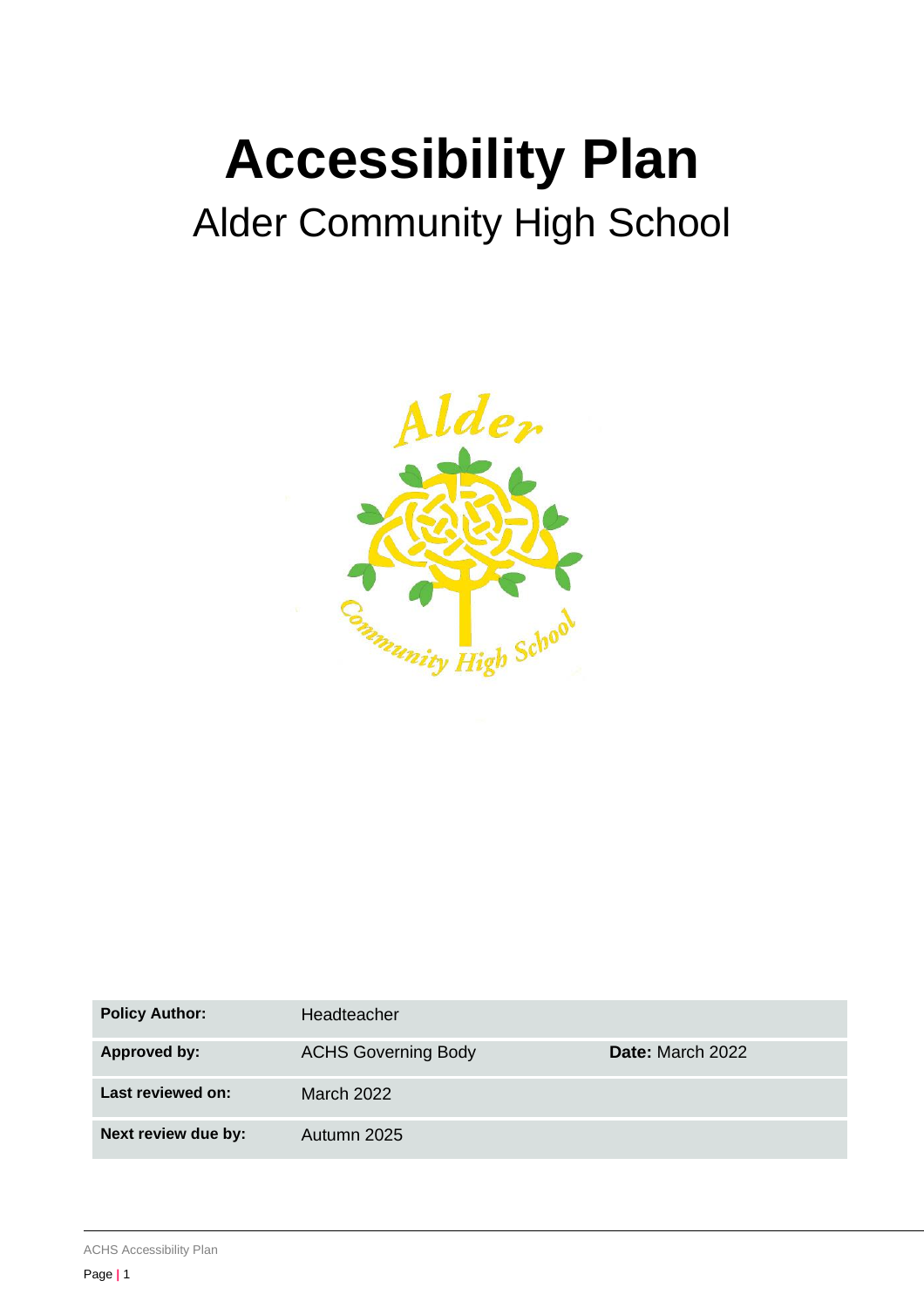## **Contents**

#### <span id="page-1-0"></span>**1. Aims**

Schools are required under the Equality Act 2010 to have an accessibility plan. The purpose of the plan is to:

- Increase the extent to which disabled pupils can participate in the curriculum
- Improve the physical environment of the school to enable disabled pupils to take better advantage of education, benefits, facilities and services provided
- Improve the availability of accessible information to disabled pupils

Alder believes that all our students should be treated fairly and with respect. This involves providing access and opportunities for all pupils without discrimination of any kind. We work to ensure all our students needs are understood and we aim to enable them to participate fully in all aspects of school life.

The plan will be made available online on the school website, and paper copies are available upon request.

Our school is also committed to ensuring staff are trained in equality issues with reference to the Equality Act 2010, including understanding disability issues.

The school supports any available partnerships to develop and implement the plan.

Our school's complaints procedure covers the accessibility plan. If you have any concerns relating to accessibility in school, the complaints procedure sets out the process for raising these concerns.

### <span id="page-1-1"></span>**2. Legislation and guidance**

This document meets the requirements of [schedule 10 of the Equality Act 2010](http://www.legislation.gov.uk/ukpga/2010/15/schedule/10) and the Department for Education (DfE) [guidance for schools on the Equality Act 2010.](https://www.gov.uk/government/publications/equality-act-2010-advice-for-schools)

The Equality Act 2010 defines an individual as disabled if they have a physical or mental impairment that has a 'substantial' and 'long-term' adverse effect on their ability to undertake normal day to day activities.

Under the [Special Educational Needs and Disability \(SEND\) Code of Practice,](https://www.gov.uk/government/publications/send-code-of-practice-0-to-25) 'long-term' is defined as 'a year or more' and 'substantial' is defined as 'more than minor or trivial'. The definition includes sensory impairments such as those affecting sight or hearing, and long-term health conditions such as asthma, diabetes, epilepsy and cancer.

Schools are required to make 'reasonable adjustments' for pupils with disabilities under the Equality Act 2010, to alleviate any substantial disadvantage that a disabled pupil faces in comparison with non-disabled pupils. This can include, for example, the provision of an auxiliary aid or adjustments to premises.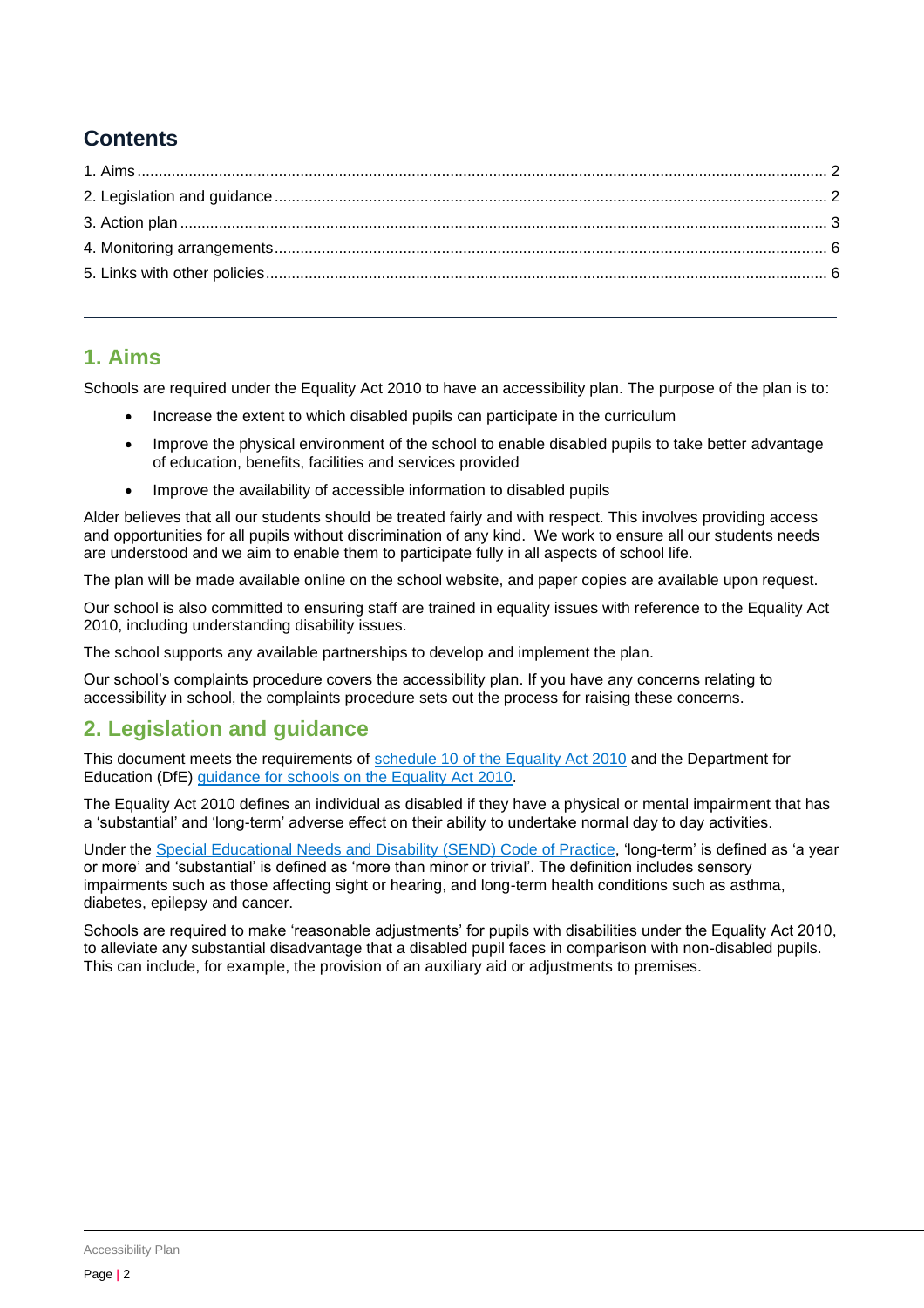## **3. Action plan**

This action plan sets out the aims of our accessibility plan in accordance with the Equality Act 2010.

<span id="page-2-0"></span>

|                                                                         | <b>CURRENT GOOD PRACTICE</b>                                                                                                                                                                                                                                                                                                                                                                                                                                                                                                                                      | <b>OBJECTIVES</b>                                                                                                                                                                                                                                                                                                        | <b>ACTIONS TO BE TA</b>                                                                      | <b>PERSON</b><br><b>SPONSIBLE</b>                                                                                                                                  | DATE TO<br><b>COMPLETE</b><br><b>ACTIONS BY</b> | <b>SUCCESS</b><br><b>CRITERIA</b>                                                           |
|-------------------------------------------------------------------------|-------------------------------------------------------------------------------------------------------------------------------------------------------------------------------------------------------------------------------------------------------------------------------------------------------------------------------------------------------------------------------------------------------------------------------------------------------------------------------------------------------------------------------------------------------------------|--------------------------------------------------------------------------------------------------------------------------------------------------------------------------------------------------------------------------------------------------------------------------------------------------------------------------|----------------------------------------------------------------------------------------------|--------------------------------------------------------------------------------------------------------------------------------------------------------------------|-------------------------------------------------|---------------------------------------------------------------------------------------------|
| Increase access<br>to the curriculum<br>for pupils with a<br>disability | • Our school ensures that all<br>students are in the right<br>academic set to support a<br>students need.<br>• We offer a differentiated<br>curriculum to ensure access<br>for all learners.<br>• We use resources tailored to<br>the needs of pupils who<br>require support to access<br>the curriculum                                                                                                                                                                                                                                                          | Short term:<br>To enhance use of<br>intervention to<br>increase basic<br>learning skills for<br>learners with<br>additional needs<br>to enable full<br>curriculum access.<br>Medium term:<br>To develop<br>existing quality<br>assurance<br>processes to<br>identify areas for<br>improvement with<br>curriculum access. | Review current<br>interventions.<br>Develop literacy and<br>numeracy curriculum<br>area.     | <b>JBI/EWH</b><br><b>JBI/ Excellence</b><br>team                                                                                                                   | June 22                                         | Improved reading<br>and spelling age<br>will enable<br>student access to<br>the curriculum. |
|                                                                         | • Curriculum resources<br>include examples of people<br>with disabilities<br>• Curriculum progress is<br>tracked for all pupils,<br>including those with a<br>disability and the progress is<br>viewed in line with school<br>assessment policies.<br>• Targets are set effectively<br>Long term:<br>including appropriate levels<br>of challenge and aspiration<br>To review the<br>for pupils with additional<br>curriculum in line<br>needs<br>with new systems<br>are catered for in<br>all subject areas<br>and to ensure<br>inclusion of role<br>models for |                                                                                                                                                                                                                                                                                                                          |                                                                                              | Draw up criteria for<br>quality assurance.<br>Complete<br>observations etc. in<br>line with criteria.<br>Generate report in line<br>with whole school<br>criteria. | <b>JBI/ Excellence</b><br>team                  | July 22                                                                                     |
|                                                                         |                                                                                                                                                                                                                                                                                                                                                                                                                                                                                                                                                                   | to ensure students<br>disabled students.                                                                                                                                                                                                                                                                                 | Review curriculum<br>offer for SEND<br>learners through<br>departmental<br>curriculum plans. | <b>JBI/ Excellence</b><br>team/ Curriculum<br>leaders                                                                                                              | September 22                                    |                                                                                             |

ACHS Accessibility Plan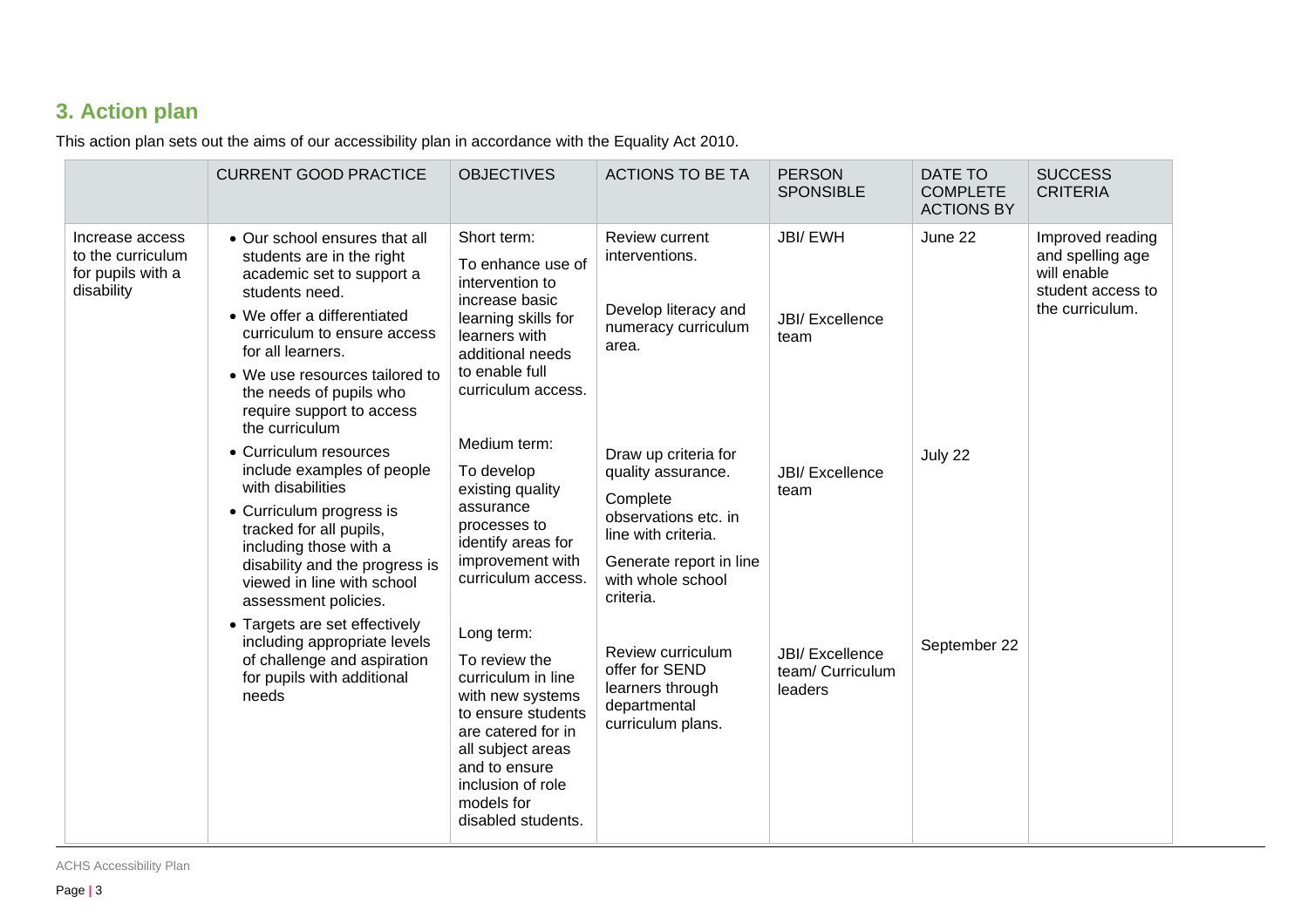|                                                                  | <b>CURRENT GOOD PRACTICE</b>                                                                                                                                                                                                                                                                                                                                                                                                                                                                                            | <b>OBJECTIVES</b>                                                                                                                                                                                             | <b>ACTIONS TO BE TA</b>                                                                                                        | <b>PERSON</b><br><b>SPONSIBLE</b> | <b>DATE TO</b><br><b>COMPLETE</b><br><b>ACTIONS BY</b> | <b>SUCCESS</b><br><b>CRITERIA</b>                                                     |
|------------------------------------------------------------------|-------------------------------------------------------------------------------------------------------------------------------------------------------------------------------------------------------------------------------------------------------------------------------------------------------------------------------------------------------------------------------------------------------------------------------------------------------------------------------------------------------------------------|---------------------------------------------------------------------------------------------------------------------------------------------------------------------------------------------------------------|--------------------------------------------------------------------------------------------------------------------------------|-----------------------------------|--------------------------------------------------------|---------------------------------------------------------------------------------------|
| Improve and<br>maintain access<br>to the physical<br>environment | The environment is adapted to<br>the needs of pupils as required.<br>This includes:<br>• All areas of the school are<br>accessible with wheelchair<br>or for those with reduced<br>mobility.<br>• The lift is central to ensure                                                                                                                                                                                                                                                                                         | Short term:<br>To review use of<br>disabled changing<br>and toilet facilities.                                                                                                                                | Walk around all<br>disabled facilities to<br>ensure all are fully<br>accessible and have<br>all relevant<br>equipment.         | JEA/ Mitie                        | June 22                                                | All disabled toilets<br>will be clear,<br>resourced and<br>fully accessible           |
|                                                                  | that school is fully<br>accessible.<br>• Corridors are wide enough<br>to support students with<br>reduced mobility or who<br>need wheelchair access                                                                                                                                                                                                                                                                                                                                                                     | Medium term:<br>To ensure all<br>curriculum areas<br>and classrooms<br>are fully<br>accessible.                                                                                                               | Walk around<br>curriculum areas and<br>supply staff with<br>checklist to ensure<br>access.                                     | JBI/ JEA/ EWH<br>Mitie            | July 22                                                | All classrooms<br>and public spaces<br>will be accessible.                            |
|                                                                  | • Doors have fixings to stay<br>open unless in a fire alarm.<br>• Disabled parking bays<br>available at the front of<br>school.<br>• Disabled toilets and<br>changing facilities are<br>available on both floors and<br>are placed around all areas<br>of school.<br>• Equipment available to<br>elevate desks to enable<br>access for wheelchairs.<br>• Passes available for<br>students who require<br>additional time to get<br>between lessons but also to<br>enable move around whilst<br>the corridors are quiet. | Long term:<br>Review resources<br>in all curriculum<br>areas for<br>resources to<br>improve access to<br>physical<br>environment e.g.<br>table lift, high back<br>stool options,<br>reachable storage<br>etc. | Review resources in<br>school.<br>Purchase additional<br>resources.<br>Provide departments<br>with accessibility<br>resources. | JBI/ JEA/ EWH<br>Mitie            | Sept 22                                                | All departments<br>will have an<br>accessibility audit<br>and equipment<br>available. |

Accessibility Plan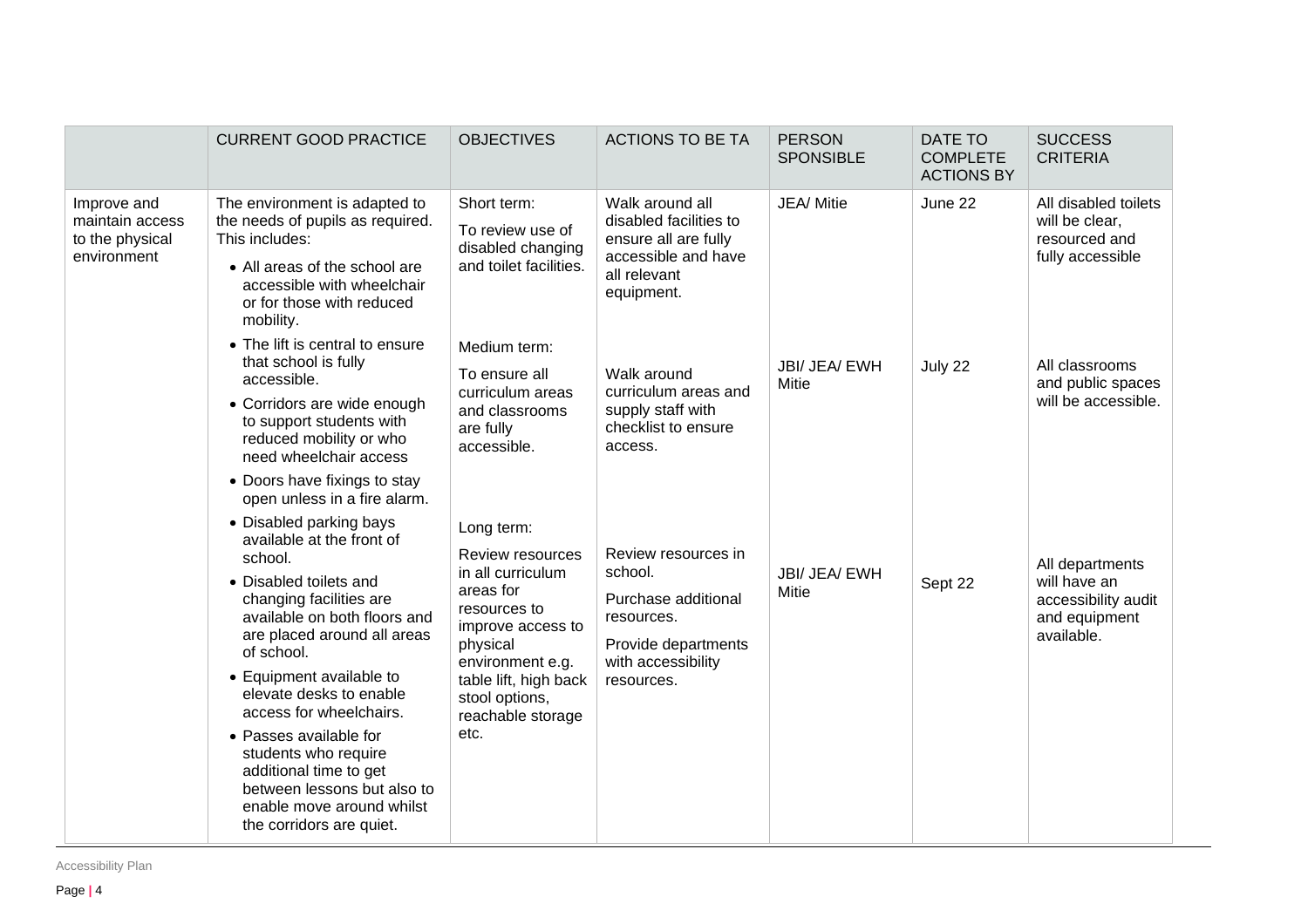|                                                                             | <b>CURRENT GOOD PRACTICE</b>                                                                                                                                                                                                                                                                                                                                             | <b>OBJECTIVES</b>                                                                                                                                                                             | <b>ACTIONS TO BE TA</b>                                                                                                                                                                                              | <b>PERSON</b><br><b>SPONSIBLE</b> | DATE TO<br><b>COMPLETE</b><br><b>ACTIONS BY</b> | <b>SUCCESS</b><br><b>CRITERIA</b>                                                                                                             |
|-----------------------------------------------------------------------------|--------------------------------------------------------------------------------------------------------------------------------------------------------------------------------------------------------------------------------------------------------------------------------------------------------------------------------------------------------------------------|-----------------------------------------------------------------------------------------------------------------------------------------------------------------------------------------------|----------------------------------------------------------------------------------------------------------------------------------------------------------------------------------------------------------------------|-----------------------------------|-------------------------------------------------|-----------------------------------------------------------------------------------------------------------------------------------------------|
| Improve the<br>delivery of<br>information to<br>pupils with a<br>disability | Our school uses a range of<br>communication methods to<br>ensure information is accessible.<br>This includes:<br>• Internal signage including for<br>one way systems.                                                                                                                                                                                                    | Short term:<br>To ensure quality<br>and consistency of<br>signage around<br>school.                                                                                                           | Walk round to check<br>all departments and<br>public spaces are<br>signposted including<br>pictorial support.                                                                                                        | JEA/ JBI                          | June 22                                         | All areas will have<br>correct signage.                                                                                                       |
|                                                                             | • Large print resources and<br>modifications via sensory<br>support services as<br>required.<br>• Braille modifications<br>supported by the VI team.<br>• Support for staff via sensory<br>support services to enable<br>students to access the<br>curriculum.<br>• Modification of resources to<br>give visual and practical<br>examples as well as verbal/<br>written. | Medium term:<br>Departmental<br>audit of resources<br>to ensure<br>accessible<br>versions are<br>available.<br>Long term:<br>Engage support of<br>sensory services<br>to evaluate<br>learning | Create questionnaire<br>to enable CLs to<br>evaluate accessibility<br>of information and<br>resource.<br>Set up meeting with<br>sensory support<br>teams to develop<br>guidance to ensure<br>delivery of information | <b>JBI/EWH</b><br><b>JBI</b>      | July 22<br>September 22                         | All departments<br>will have<br>completed<br>evaluation of<br>resource,<br>Quality of<br>information<br>checklist available<br>for all staff. |
|                                                                             |                                                                                                                                                                                                                                                                                                                                                                          | environments.                                                                                                                                                                                 | is accessible to all.                                                                                                                                                                                                |                                   |                                                 |                                                                                                                                               |